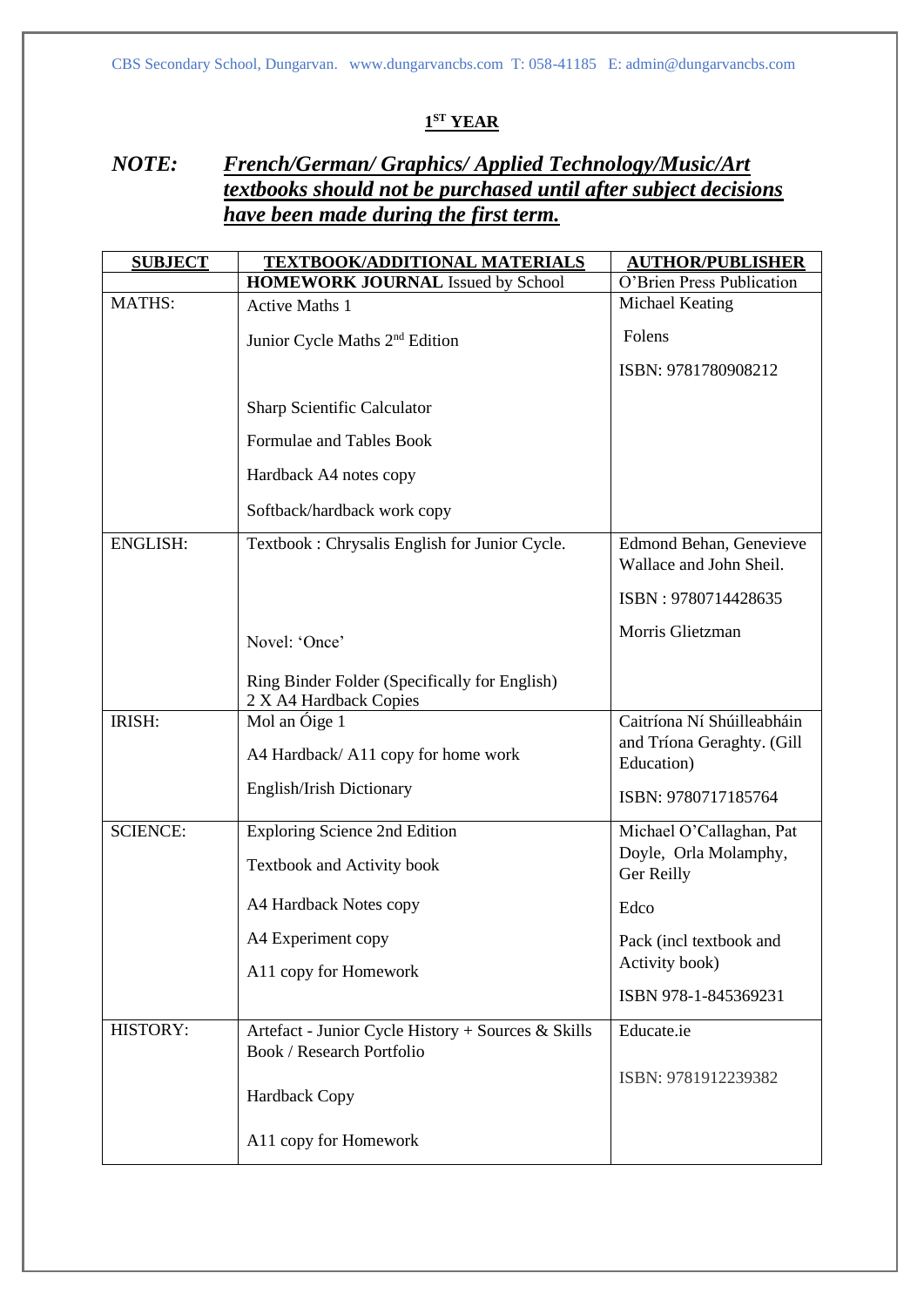| <b>GEOGRAPHY:</b>                              | Cyclone Complete Junior Cycle Geography and<br>(Workbook) Cyclone Complete Junior Cycle<br>Geography Skills Book<br>A4 Hardback copy<br>Folder for notes                                                                                                                                                                 | <b>Stacy Kenny and Andrew</b><br>Horan<br><b>Gill Education</b><br>ISBN: Textbook 978-0-<br>7171-79763<br>ISBN: Workbook 978-0-<br>7171-80714                                                                                  |
|------------------------------------------------|--------------------------------------------------------------------------------------------------------------------------------------------------------------------------------------------------------------------------------------------------------------------------------------------------------------------------|--------------------------------------------------------------------------------------------------------------------------------------------------------------------------------------------------------------------------------|
| <b>BUSINESS</b><br><b>STUDIES:</b>             | <b>Time for Business</b><br>Junior Cycle Business Studies & Student Activity<br><b>Book</b><br>A4 Hardback Notebook                                                                                                                                                                                                      | Ed Co<br>ISBN: 978-1-84536-918-7<br>ISBN: 978-1-84536-919-4                                                                                                                                                                    |
| C.S.P.E.:                                      | Call to Action                                                                                                                                                                                                                                                                                                           | <b>Gill Education</b><br>Gearóid O'Brien<br>ISBN:<br>9780717193905                                                                                                                                                             |
| <b>SPHE</b>                                    | Health and Wellbeing SPHE 1<br>A4 40 page Display Pocket Folder<br>40 page copy                                                                                                                                                                                                                                          | Edco<br>ISBN: 9781845367787                                                                                                                                                                                                    |
| Religious<br><b>Studies</b><br><b>GRAPHICS</b> | <b>Soul Seekers</b><br><b>WORLD OF GRAPHICS</b><br>WORLD OF GRAPHICS ACTIVITY BOOK<br>T-Square (only if subject is chosen.),<br>$45^{\circ}$ & 60° set squares,<br>protractor, eraser, pencil sharpener,<br>compass,<br>A3 Folder for drawings.<br>Pencils 4H and 2B.<br><b>Masking Tape</b><br><b>Colouring Pencils</b> | Veritas<br>Product Code: 210001422<br>Textbook: William Nolan &<br>Patrick Sugrue<br>Educate.ie<br>ISBN: 978-1-912725-45-8<br><b>Activity Book: William Nolan</b><br>& Patrick Sugrue<br>Educate.ie<br>ISBN: 978-1-912725-46-5 |
| <b>ART</b>                                     | Textbook/Workbook:Art Odyssey, A Junior<br>Cycle Visual<br>Art Sketchpad.<br>If student decides to take Art as a subject they<br>will be asked to pay $\epsilon$ 40 towards an Art pack<br>and materials (payable to the office).                                                                                        | ISBN: 978-0-7171-83968                                                                                                                                                                                                         |